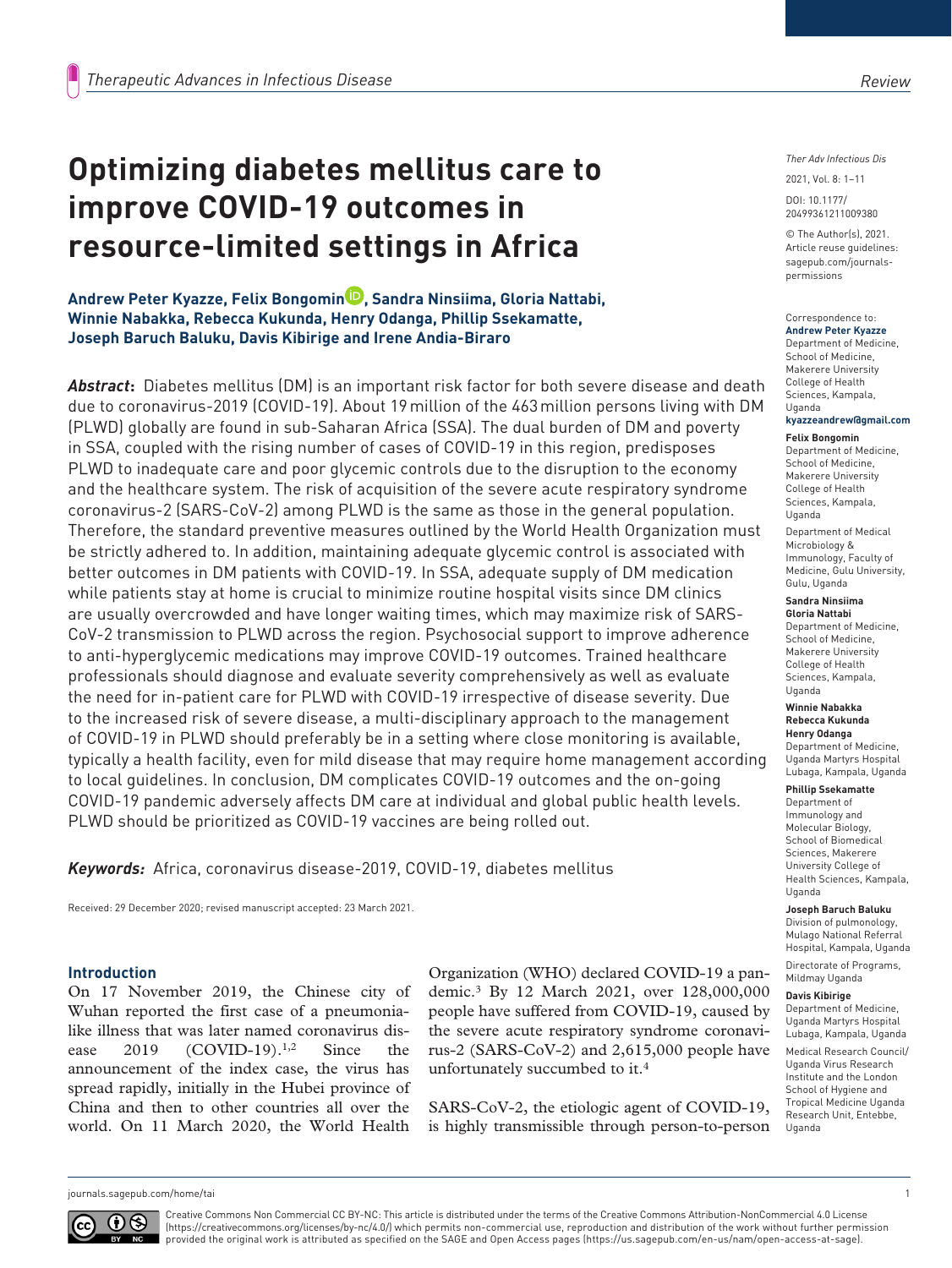**Irene Andia-Biraro** Department of Medicine, School of Medicine, Makerere University College of Health Sciences, Kampala, Uganda

Medical Research Council/Uganda Virus Research Institute and the London School of Hygiene and Tropical Medicine Uganda Research Unit, Entebbe, Uganda

Department of Clinical Research, Faculty of Infectious and Tropical Disease (ITD), London School of Hygiene and Tropical Medicine, London, UK

spread *via* respiratory droplets and aerosols.<sup>5,6</sup> The spectrum of clinical presentation of COVID-19 varies widely, from asymptomatic or mild upper respiratory tract infection in the majority of the cases to moderate and severe viral pneumonia resulting in severe respiratory distress syndrome (SARS) and death in about  $5\%-10\%$  of all the patients with COVID-19.1 Severe COVID-19 has been associated with older age, especially those 60years or older, living in a long-term care facility, and presence of comorbidities, especially hypertension, diabetes mellitus (DM), cardiac disease, chronic obstructive pulmonary disease (COPD), and obesity.1,3,7–9 Consequently, higher mortality has been recorded amongst individuals with the above risk factors, $1,7-9$  despite the inherently low mortality rate of COVID-19.<sup>2</sup> In resource-limited settings that are already overburdened with other chronic communicable diseases, human immunodeficiency virus (HIV) infection and tuberculosis (TB) were found to be risk factors for poor outcomes, especially death.10 In this article, we review the current state of the COVID-19 pandemic in Africa and its impact on DM care, and we suggest strategies to minimize potential COVID-19-related complications to the growing number of persons living with DM (PLWD) in Africa.

### **Methods**

An iterative search for articles was made on Medline through PubMed and Google scholar databases using the key words "Diabetes Mellitus" OR "DM" OR "Hyperglycemia: AND "COVID-19", OR "SARS-Cov-2" OR "Coronavirus disease-2019" AND "Africa". Articles that detailed strategies for prevention of COVID-19 or treatment of COVID-19 in PLWD, with a particular focus in resource limited settings or Africa were reviewed. References of the selected articles were also reviewed. Data on COVID-19 and DM were retrieved from Woldometer and the WHO website.4,11

#### *The COVID-19 pandemic in Africa*

A high number of COVID-19 cases and mortality has been reported in high income countries such as the United States (US), United Kingdom (UK), Italy, and other European countries.12 Contrary to an earlier prediction by the WHO and health observers that the pandemic would adversely affect resource-limited settings, for reasons that remain unclear to date, there have been lower numbers of reported cases and deaths resulting from COVID-19 in these settings, despite the limited healthcare resources.<sup>13</sup> Possible postulations to explain this paradox are a comparatively younger population, previous exposure to coronaviruses, and previous infections that could prime the immune system to fight SARS-CoV-2.14 However, in the past few months, there has been an exponential increase in the number of COVID-19 cases across African countries, in part attributed to increased testing capacity and easing of initial stringent preventative measures like lockdowns.4

Africa's first COVID-19 case was reported in Egypt on Valentine's Day of 2020. Since then, as of 9 March 2021, Africa has recorded a total of over 4million cases and 106,000 deaths.4 Compare this to the US, which has recorded 29,746,271 cases with 538,708 deaths.4 In a further comparison, the UK has 4.2million cases and 125,000 deaths while similar figures are seen in Italy.4

### *DM and DM care in Africa*

There are about 463million PLWD globally.15 Of these, 19million are found in sub-Saharan Africa (SSA).15 It is predicted that SSA will see a 143% increase in number of PLWD by the year 2045 – the highest projected rise in the world.15 More than half of adults living with DM are undiagnosed in Africa and the majority of deaths due to DM occur in those aged less than 60 years.<sup>15</sup> The quality of DM care in SSA has been described as poor, and this has been attributed to the weak framework for management of chronic illnesses and segmented health systems.16,17 Few PLWD in Africa have access to diagnostic and blood glucose monitoring equipment.18 Essential DM medicines like insulin and oral anti-hyperglycemic agents are in limited supply.18 Moreover, the majority of healthcare workers providing DM care on the continent do not have specialized training to offer comprehensive DM care.18

In studies performed across Africa, it has been shown that routine DM care is expensive. For example, routine DM care in Mali costs about 21.2 US dollars<sup>19</sup> while in Nigeria, 73 US dollars is the direct monthly cost of DM care for children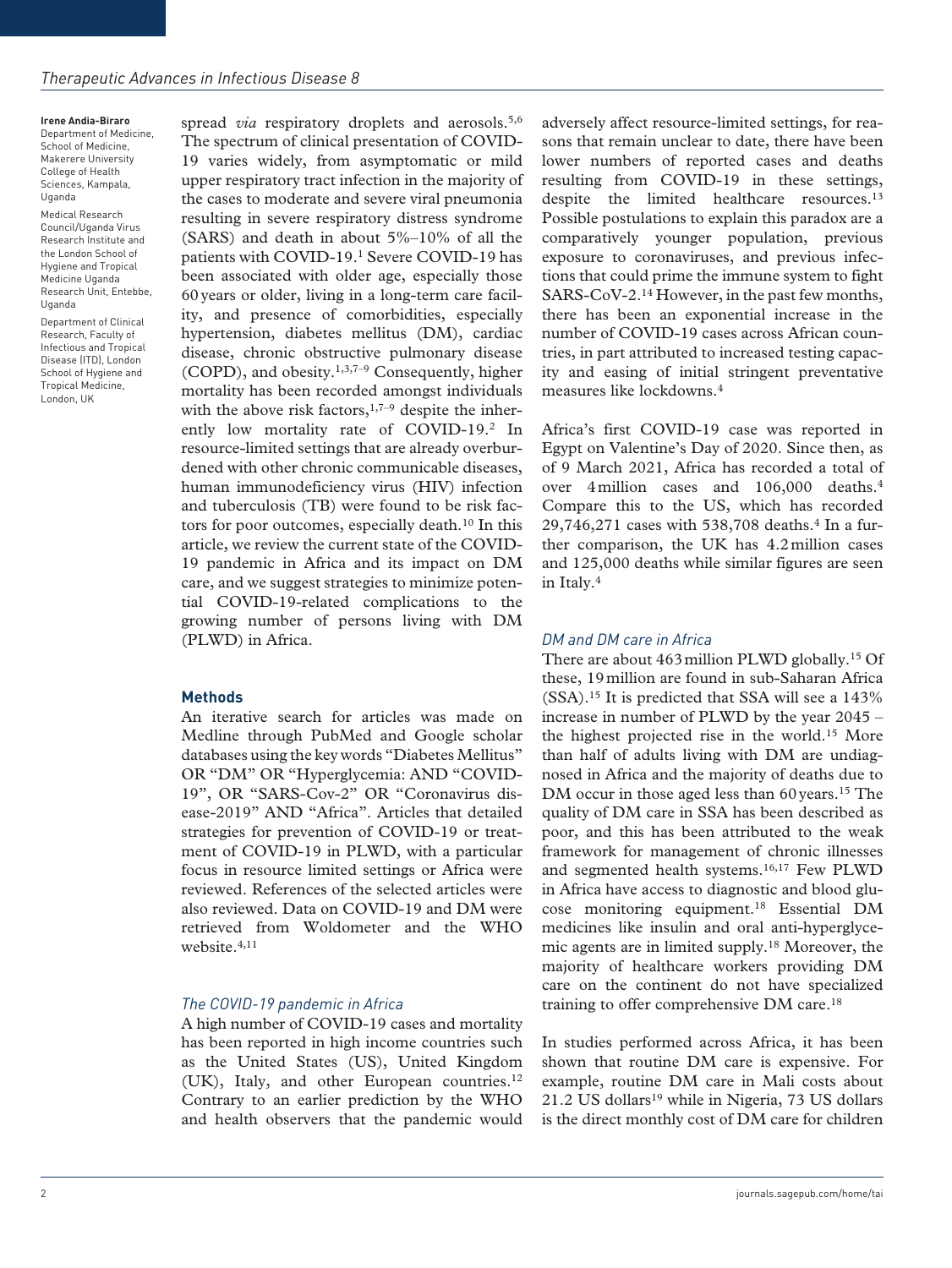and adolescents with DM.20 A monthly dose of metformin costs a wage equivalent of about 3day's work in Kenya while in Ghana, it costs 6day's wages.16 This economic burden among largely disadvantaged communities in Africa impairs optimal glycemic control, resulting into short- and long-term complications, including severe COVID-19.

## *DM and other previous viral outbreaks*

DM has been widely documented as a leading risk factor for various past viral diseases outbreaks – a risk that is attributed to the reduced immunity amongst DM patients.21–23 DM was an associated risk factor in the 2012 Middle East Respiratory Syndrome-Coronavirus (MERS-CoV) outbreak, with an estimated mortality rate of about 35%.24 During the 2009 H1N1 influenza virus outbreak, DM increased the risk of intensive care unit (ICU) admission by fourfold.25 DM was also an independent risk factor for severe complications and mortality from the SARS-CoV-1 outbreak in 2002.26

# *DM and COVID-19*

DM is an important co-morbidity and a risk factor for severe disease and poor outcomes among patients with COVID-19 across all income settings.<sup>27</sup>

In studies performed in China, the prevalence of DM amongst COVID-19 patients presenting with severe disease (dyspnea, respiratory rate $\geq 30$ breaths per minute, blood oxygen saturation  $\leq 93\%$ , PaO2:FiO2 < 300, and/or pulmonary infiltrates on  $>50\%$  of lung fields on radiological imaging) ranged from  $7\%$  to  $22\%$ .<sup>2,28</sup> In the same setting, the odds ratio for death from COVID-19 was nearly three times higher among PLWD than in the general population, $<sup>1</sup>$  with a threefold</sup> increase in mortality.<sup>26</sup> In Italy – a country that had a higher fatality rate compared with China – approximately 35.5% of patients who died from COVID-19 had DM.29 A nationwide study in China revealed that DM was an independent risk factor for ICU admission and invasive mechanical ventilation after adjusting for other important confounding risk factors like age, smoking, and other comorbidities.30 Nearly 32% of COVID-19 associated deaths in a UK survey had type2 DM and had an odds ratio for dying from the disease of about two times higher than people without DM.31

The strong association between DM and COVID-19 has been observed even in resourcelimited settings. In September 2020, the Ugandan Ministry of Health announced that 80% of the country's then 75 deaths had underlying DM.32 This statistic can, however, be attributed to the relatively low number of cumulative COVID-19 cases and deaths by September 2020 in Uganda. About 18% (1 in 5) of COVID-19 deaths on the African continent has been linked to DM according to the WHO, and the risk of death increases for those above 60 years of age. $18$ 

The mechanisms underlying the increased risk of COVID-19 severity among patients with preexisting DM remains unknown. However, it is postulated to be due to a higher affinity of cellular binding; efficient viral entry; reduced viral clearance; increased susceptibility to hyperinflammation; cytokine storm; and defective T-cell function characterized by defective phagocytosis by neutrophils, macrophages, and monocytes; decreased neutrophil chemotaxis as well as dampened innate cell-mediated and adaptive immune responses.23,33,34 These changes are attributable to chronic hyperglycemia due to poorly managed DM. The unanswered question is, what strategies do/should we have in place to minimize SARS-CoV-2 infection and complications of COVID-19 disease among PLWD in resource-limited settings in Africa?

### **Strategies to optimize DM care and improve COVID-19 outcomes in resource-limited settings**

Optimizing glycemic control and use of measures to prevent the spread of the SARS-Cov-2 virus is critical for DM patients in resource-limited settings. The following plausible measures could be applied to PLWD in resource-limited settings, especially Africa based on widely agreed to solutions from high income settings.

### *Prevention of spread of the SARS-CoV-2 virus*

Recent evidence suggests that PLWD are not at increased risk of acquisition of the virus even though they stand a higher risk of progressing to severe disease and death once infected.<sup>35</sup> There is minimal evidence that recommends any special measures to protect PLWD from getting infected with SARS-CoV-2.<sup>36</sup> Methods for the prevention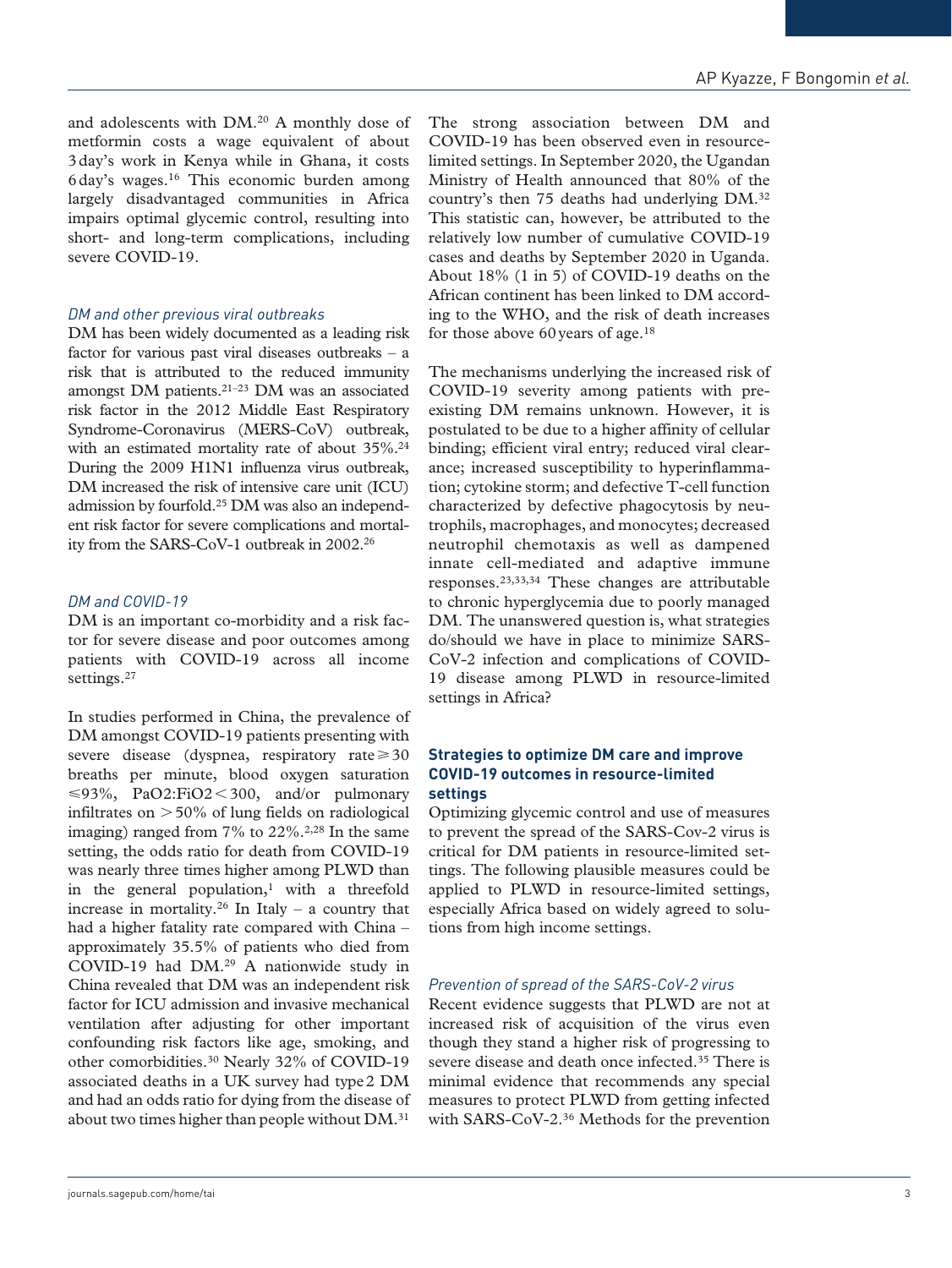**Table 1.** Key recommendations for prevention of the spread of SARS-Cov-2 amongst PLWD.

Physical distancing

Wearing of a face mask

Regular hand washing with soap or alcohol-based sanitizer

Regulated education about COVID-19 prevention

Prioritizing vaccination of PLWD when vaccines become available

Use of home visits, home drug delivery and telemedicine to follow up PI WD

COVID-19, coronavirus-2019; PLWD, persons living with diabetes mellitus; SARS-Cov-2, severe acute respiratory syndrome coronavirus-2.

> of SARS-CoV-2 spread in the general population are thus equally effective in the DM population. A summary of key recommendations for prevention of the spread of SARS-Cov-2 amongst PLWD is listed in Table 1. These preventive measures, however, need to be instituted at both individual and healthcare system level.<sup>28</sup>

> The WHO recommends methods for prevention of SARS-CoV-2 virus spread like physical distancing, staying at home or avoiding crowded places, wearing of a face mask, and regular hand washing with soap or alcohol-based sanitizers, and the same should be practiced by PLWD.<sup>11</sup> However for PLWD, social distancing measures limit access to health services, insulin, and blood pressure monitoring equipment, as well as affecting the psychosocial well-being of the patients.28 Many people in resource-limited settings earn by the day through daily casual work in crowded places and, as such, cannot afford to stay at home or even practice physical distancing. One simulation estimates that lockdowns have caused an additional 9% of the population in SSA to fall into extreme poverty and 30% have lost their savings.37 Therefore, social protection measures are needed for PLWD, considering that they already face catastrophic costs related to the management of DM and its complications.38 The wearing of masks is stifled by the prices of masks and limited knowledge of use of the same. Modelling studies show that, in resource-limited settings, targeted distribution of masks to high risk groups such as the elderly is the optimal way to reduce infections and mortality.39 It follows that PLWD, a high-risk

group for severe disease, need to be prioritized in mass mask distribution campaigns.

Hand hygiene by the more mobile hand sanitizer is expensive to sustain and, unfortunately, in resource-limited settings, there is also limited availability of water and soap for hand washing.40 The use of the latter is a cheaper option, however, and prioritization of improving access to water and soap should be integrated into COVID-19 programs in resource-limited settings.40 The sensitization of the above WHO recommended measures should continue, especially amongst PLWD in resource-limited settings despite the above-mentioned challenges.

DM management requires lifestyle modifications like exercising regularly and maintaining a healthy diet. In addition, patients need to have good adherence to medication, which usually requires hospital visits to refill medication and monitor for complications. These are all difficult to achieve with encouragement of measures like isolation, physical distancing, and even nationwide lockdowns.41 A US survey amongst PLWD found that about a third of participants reported a less healthy diet and up to half were not exercising as before the COVID-19 pandemic.<sup>42</sup>

Healthy diets are hard to maintain since access to healthy foods is restricted.<sup>28</sup> Other safe measures, such as deliveries, for accessing this food leads to extra charges being incurred that may end up being unaffordable and not feasible for an ordinary DM patient in a resource-limited setting. Access to healthy foods for PLWD should be prioritized through the help of community-based healthcare teams and patient clubs, which can be empowered to provide food deliveries at a cheaper or no cost.

PLWD should also be taught adaptive measures such as calorie calculation and, where possible, have addition of insulin to their regimens with education on dose adjustment based on calorie intake even for patients with type 2 DM.28 If getting out of one's homestead is prohibited, homebased exercises such as sit ups, push-ups, elastic bands, walking around one's homestead, jumping, and hopping can be done for cardiovascular and muscle fitness.43 These will minimize virus spread without compromising glycemic control.<sup>28</sup>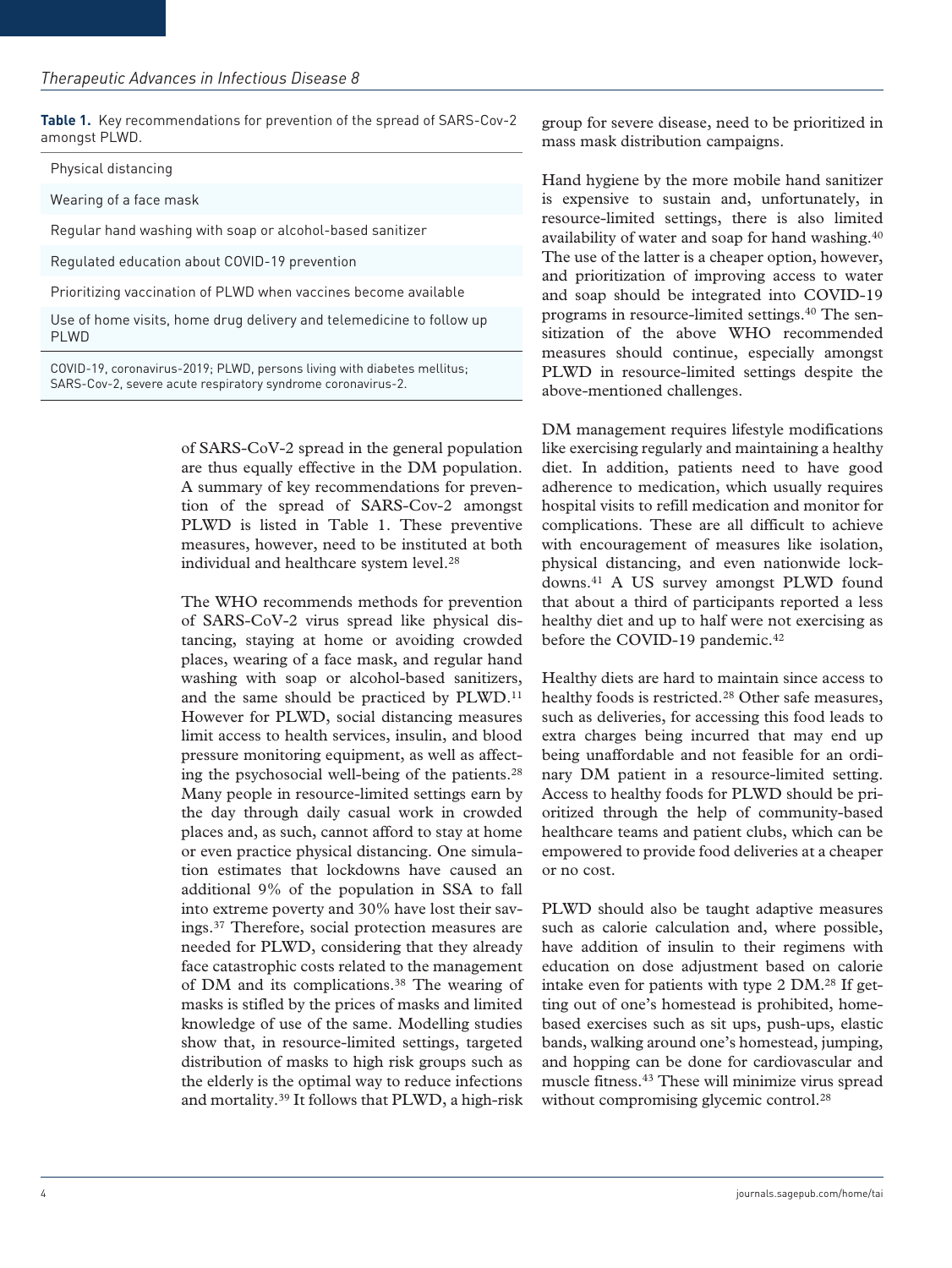Adequate supply of medication while patients stay at home is crucial to minimize routine hospital visits since DM clinics are often crowded and pose a risk of being COVID-19 hotspots. The supply of medicine during the pandemic is best effected through telemedicine but, given the low usage of this in resource-limited settings, another option is to have caregivers or members of patient support groups who are at a lower risk picking up medicines for the PLWD.28 This, however, poses a risk of secondary virus transmission through the caregivers. Periods for drug refills should, as a matter of policy, be extended to have drugs refilled for longer periods of time, for example, 3months or more to further minimize routine hospital visits for those unable to avoid hospital visits for drug refills and ensure an adequate supply of drugs to PLWD. This of course poses a risk of strain on healthcare systems in resource-limited settings since these are already faced with issues of unavailability of anti-hyperglycemic medicines that were present prior to the COVID-19 pandemic. Life-threatening complications of DM should be attended to with immediate attention and PLWD should be educated about the importance of not delaying hospital visits due to vigilance in observing the WHO COVID-19 prevention guidelines.

During this pandemic, follow up of PLWD should not be neglected by health workers, and these should undertake proactive reviews of patients with DM.36 DM care can also be de-escalated to allied health workers like nurses to add to the human resource for reviewing patients without necessitating hospital visits.36 Also, resource allocation to DM and other non-communicable disease care should be increased at national levels in this period to overcome the challenges of drug stock outs.<sup>36</sup>

However, the above-mentioned WHO guidelines, in addition to the infodemic spread of information regarding COVID-19, are bound to cause feelings of fear, anxiety, and helplessness amongst PLWD. Stress has a well-known negative physiological effect on the glycemic control of PLWD but feelings of stress and anxiety can also lead to poor adherence to anti-hyperglycemic medication, which can further expose them to poor COVID-19 outcomes once infected.44,45 These effects can be prevented and overcome through regulating COVID-19-related news on a personal

and community level, especially if not from trusted sources like national health ministries or the WHO. Regular contact with family, friends, and patient support group members *via* modern communication technology like telephones and video chatting platforms can be used to overcome the effects of social isolation, $46$  although the latter may not be widely applicable in resource-limited settings due to low numbers of smart phone users and internet subscribers. Other social effects like fear of loss of jobs may prevent PLWD from adhering to recommended WHO guidelines such as physical distancing. Employers should arrange "work from home" strategies for their employees with DM to prevent them from undergoing the conundrum of fear of losing their jobs and fear of contracting the virus at the work place at the same time. In a UK survey, two-thirds of employees with diabetes approached revealed not feeling safe while at work during the pandemic, while about 50% reported no efforts by the employer to ensure physical distance in workplaces.<sup>47</sup>

Distribution of culturally adapted educational material about the pandemic to PLWD may be beneficial, especially if done in the patient's most understood languages.36 The role of educational materials given to people with chronic conditions during periods of national emergencies has been demonstrated to be effective before and could help ease fears and anxiety among PLWD.<sup>36</sup>

There is no definitive treatment for COVID-19. However, with more than 10 promising vaccine candidates, PLWD should be a priority population for vaccination once vaccines are more widely rolled out. In early December 2020, the UK and Canada championed the use of COVID-19 vaccine in the general population outside of clinical trial settings. However, vaccine hesitancy among African population, and the cold chain required for most of the candidate vaccines, may affect uptake and effectiveness in many countries.48

The most important measure, however, should be to maintain glycemic control since a good preinfection glycemic control has been associated with better outcomes.49 For this reason, regular glucose lowering therapy should continue and should not be compromised on the premise of some antihyperglycemic agents such as metformin and sodium glucose co-transporter-2 inhibitors (SGLT-2) being linked to worse outcomes of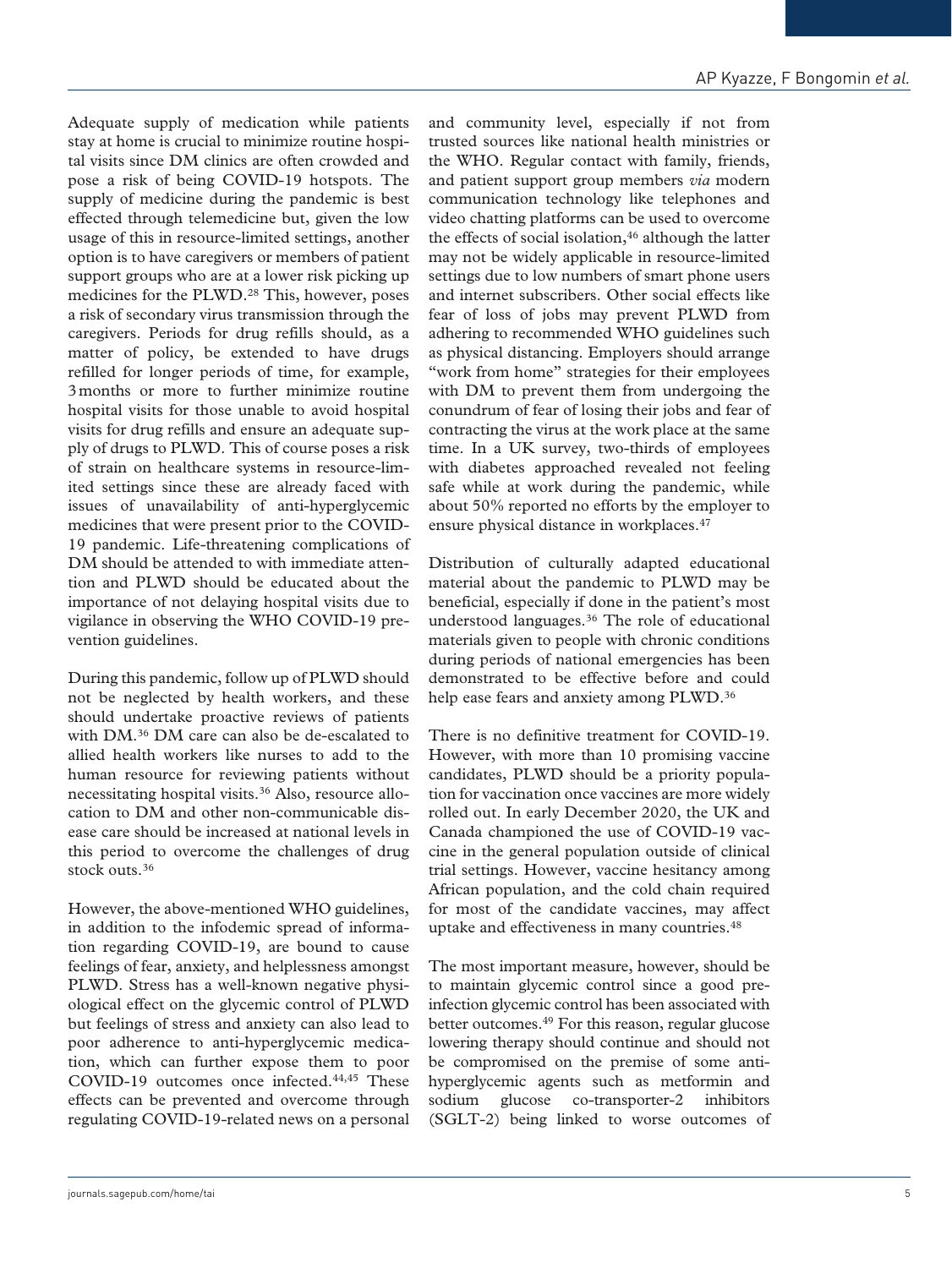**Table 2.** Key recommendations for prevention of severe COVID-19 disease in PLWD.

| Prompt symptom notification to local health workers |  |  |  |
|-----------------------------------------------------|--|--|--|
|-----------------------------------------------------|--|--|--|

Prompt diagnosis and evaluation of severity and need for hospitalization

Close monitoring of PLWD diagnosed with COVID-19

Blood glucose control with anti-hyperglycemic agents

Regulated education about COVID-19 prevention

COVID-19, coronavirus-2019; PLWD, persons living with diabetes mellitus.

COVID-19 as no conclusive research has been done to this effect.26

## *Prevention of severe disease in PLWD infected with SARS-CoV-2*

Although studies show that PLWD are at higher risk of severe disease, the majority of these patients develop mild disease that is manageable at home with supportive care.<sup>50</sup> Katulanda and colleagues advise that PLWD should promptly notify their local healthcare providers when they develop symptoms suggestive of SARS-CoV-2 infection.28 Prompt diagnosis and evaluation of severity as well as need for in-patient services should be done by a trained healthcare worker.<sup>28</sup> Due to the risk of severe disease, management of COVID-19 in PLWD should preferably be in a setting, e.g., a health facility, where close monitoring is available even for mild disease that may require home management according to local guidelines. To ensure the feasibility of the above measures, health ministries need to build a strong, community-based partnership.36 An example is through the deployment of community-based village-level health workers who are trained to identify and link suspected patients to proper diagnostic and treatment centers. Points of contact in case of worsening of symptoms or development of emergencies should be clearly defined and communicated to PLWD to reduce lost time when seeking healthcare.36

As a general rule, good blood glucose control should be ensured while managing DM patients with COVID-19.<sup>51</sup> For those preferentially managed at home, regular monitoring through telephone calls and home visits with appropriate personal protective equipment (PPE) are central to be able to detect any complications early on, especially deranged glycemic levels, deterioration of clinical status, and development of acute complications like diabetic ketoacidosis (DKA). Since blood glucose control is vital, anti-hyperglycemic therapy should be instituted or continued for all cases in addition to regular monitoring of glucose and healthy diets.28 Supportive measures like anti-pyretics, adequate hydration and steam inhalation as a form of treatment should be initiated as early as possible in the course of the illness.28,52 Table 2 shows a summary of key recommendations for prevention of severe COVID-19 disease in PLWD.

# *Therapeutic management of PLWD with SARS-CoV-2*

All oral anti-hyperglycemic drugs should be continued in mild and moderate COVID-19 if the patient is drinking and eating appropriately, but should be discontinued in severe disease or ICU admission due to the increased risk of other complications like lactic acidosis and worsening renal dysfunction by metformin and risk of hypoglycemia in sulfonylureas use.26,51,53 SGLT-2 inhibitors, although rarely prescribed in resource-limited settings, pose a high risk of euglycemic DKA and hypovolemia in moderate, severe, and critical cases and, as such, should be avoided.<sup>26,51</sup> Other oral anti-hyperglycemics, such as dipeptidyl peptidase-4 (DPP-4) inhibitors and glucagon-like peptide-1 (GLP-1) receptor agonists, that are rarely prescribed in resource-limited settings can all be used with similar restraints in those with severe/ critical disease.26 Insulin is safe to use at all stages of the disease and has additional anti-inflammatory benefits.54 Better glycemic control among patients that need insulin is, however, best achieved with infusion in DM patients with COVID-19.55

Subcutaneous insulin is also the preferred glycemic control therapy, even for non-critical patients.56 For inpatients, sliding scale, a method still widely practiced in resource-limited settings, should be avoided due to wider fluctuations of blood glucose resulting in overall poor glycemic control.57 This is quite a challenge in resourcelimited settings since insulin infusion pumps are a rare mode of insulin delivery and, in these settings, rapid-acting boluses of insulin should be used.58 In resource-limited settings, where there may not be regular glucose monitoring, less strict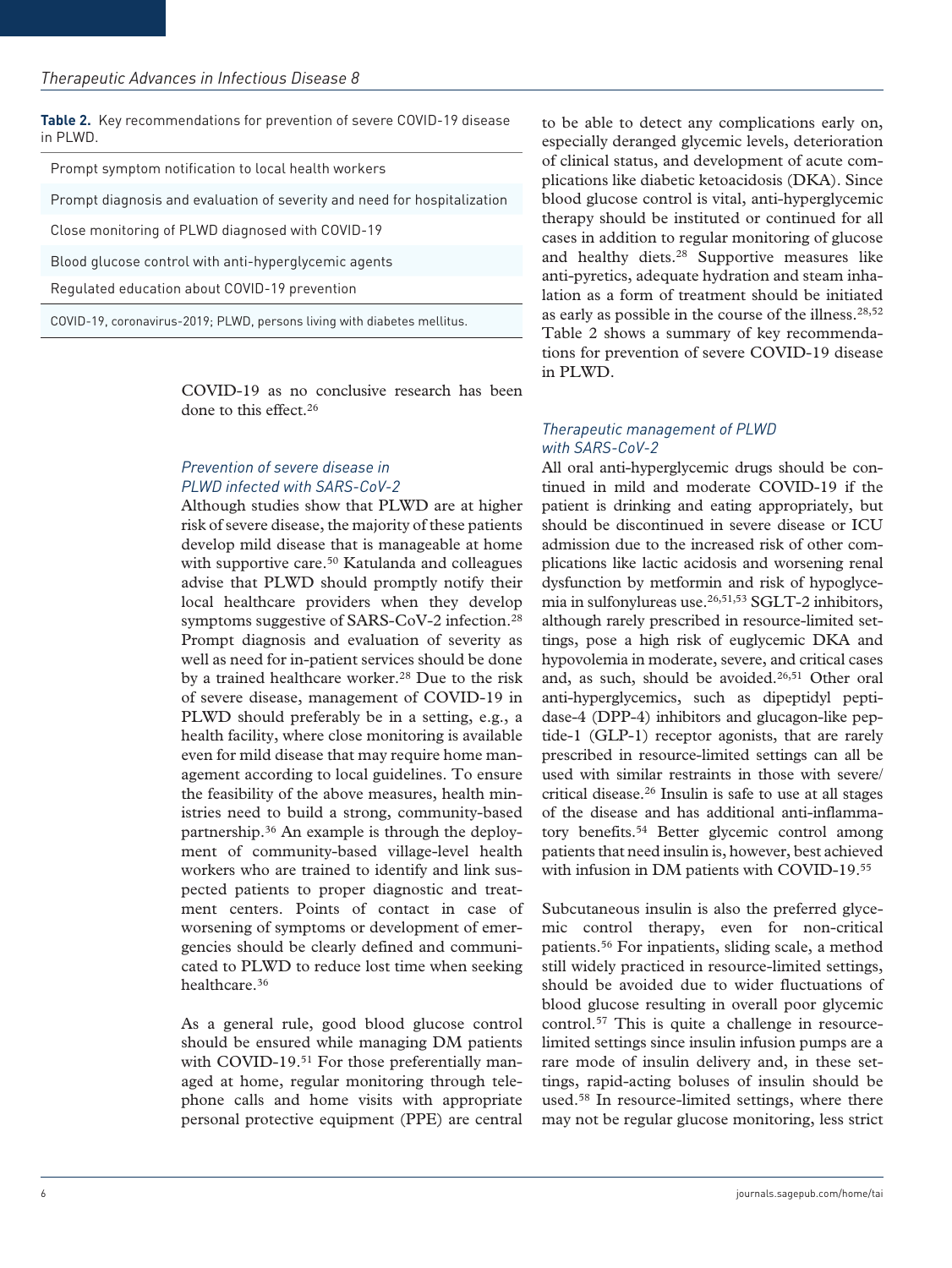glucose targets  $>10$  mmol/l ( $>180$  mg/dl) should be acceptable to prevent the risk of hypoglycemia,28 but stringent control (140–180mg/dl) should be maintained for critically ill patients.<sup>59</sup> Above all, doses for insulin should depend on the severity of the COVID-19 disease, risk of hypoglycemia, renal function, nutritional status, concomitant medications, and blood glucose trends.51,60

The use of aspirin and angiotensin converting enzyme inhibitors or angiotensin2 receptor blockers in DM patients with COVID-19 should be continued as the benefits of use clearly outweigh any speculative risks of doing so. $61,62$  Statin therapy use is still encouraged due to its beneficial immunomodulatory effects and evidence of reduction of disease severity during the 2009 H1N1 virus outbreak and among patients with influenza.63

Paracetamol should be used as the preferred analgesic and anti-pyretic therapy as non-steroidal anti-inflammatory drugs are thought to further suppress immunity and hence delay recovery.<sup>50,64</sup>

The use of glucocorticoid steroids such as dexamethasone and prednisone as adjunct treatment for COVID-19 in PLWD should be done cautiously and, where possible, input from a diabetologist/endocrinologist should be sought.65 Where available and affordable, other safer drugs like tocilizumab with similar anti-inflammatory effects should be used instead of steroids.<sup>65</sup> However, since these drugs are expensive and inaccessible to majority of PLWD in limited-resource settings, medical practitioners are left with glucocorticoid steroids as the only option for countering the inflammatory response of COVID-19.

Glucocorticoid steroids when used in PLWD, whether on inpatient and outpatient basis, increase glucose levels,<sup>66</sup> yet glucose control is a vital aspect of COVID-19 treatment in PLWD.<sup>51</sup> However, the magnitude and duration of the hyperglycaemic response is dependent on the dose and type of glucocorticoid steroid (long acting *versus* short acting/ medium acting).66,67

Oral anti-hyperglycaemic drugs have a limited role in the treatment of hyperglycaemia induced by glucocorticoid steroids, especially for PLWD due to reduced safety and efficacy as well as slow

onset and, as such, are not advised for treatment of glucocorticoid-induced hyperglycaemia in PLWD.68 The use of insulin therapy in addition to oral anti-hyperglycaemic drugs (if not contraindicated) remains the recommended mainstay of treatment for PLWD on treatment with glucocorticoid therapy in both inpatient and outpatient settings due to the ease of titrating doses, efficacy, and relative safety in most conditions where glucocorticoid therapy is necessitated.<sup>68</sup> Patient weight and glucocorticoid dose determine the insulin dose to be administered.

For patients on long-acting glucocorticoids such as dexamethasone, a long-acting insulin like glargine should be added to their hypoglycaemic regimen, if not already prescribed, at an initial dose of 0.1IU/kg/day and then titrated according to the glucocorticoid dose as shown in Table 3 below.66,68,69 Long-acting insulins are, however, not accessible or affordable in most resource-limited settings<sup>70</sup>; thus, pre-mixed insulin regimens such as mixtard insulin given twice daily can be used as a suitable alternative.<sup>71</sup>

Patients treated with an intermediate acting glucocorticoid such as prednisone should have intermediate insulin (NPH/NPL) added to their regimen if not already on it, with an initial dose of 0.1IU/kg/day and the doses titrated as shown in Table 3 below.<sup>68</sup> Individual long-acting/intermediate-acting total insulin doses can be increased/ decreased by 20% every 48–72h if blood glucose is more than 140mg/dl or less than 72mg/dl before the next insulin dose, respectively, while maintaining the desired aforementioned glucose targets of  $140-180$  mg/dl.<sup>68</sup>

|  |  |  |  |  | Table 3. Dose titration of insulin in PLWD on glucocorticoid therapy. <sup>69,72</sup> . |  |
|--|--|--|--|--|------------------------------------------------------------------------------------------|--|
|--|--|--|--|--|------------------------------------------------------------------------------------------|--|

| <b>Dexamethasone</b><br>dose (mg/day) | Insulin glargine/ Prednisone<br>detemir dose (IU/ dose (mg/day)<br>kg/day) |                | <b>Insulin NPH/NPL</b><br>dose (IU/kg/day) |
|---------------------------------------|----------------------------------------------------------------------------|----------------|--------------------------------------------|
| $\geq 8$                              | 0.4                                                                        | $\geqslant$ 40 | 0.4                                        |
| 6                                     | 0.3                                                                        | 30             | 0.3                                        |
| 4                                     | 0.2                                                                        | 20             | 0.2                                        |
| 2                                     | 0.1                                                                        | 10             | 0.1                                        |

IU, international units; NPH, neutral protamine Hagedorn; NPL, neutral protamine lispro; PLWD, persons living with diabetes mellitus.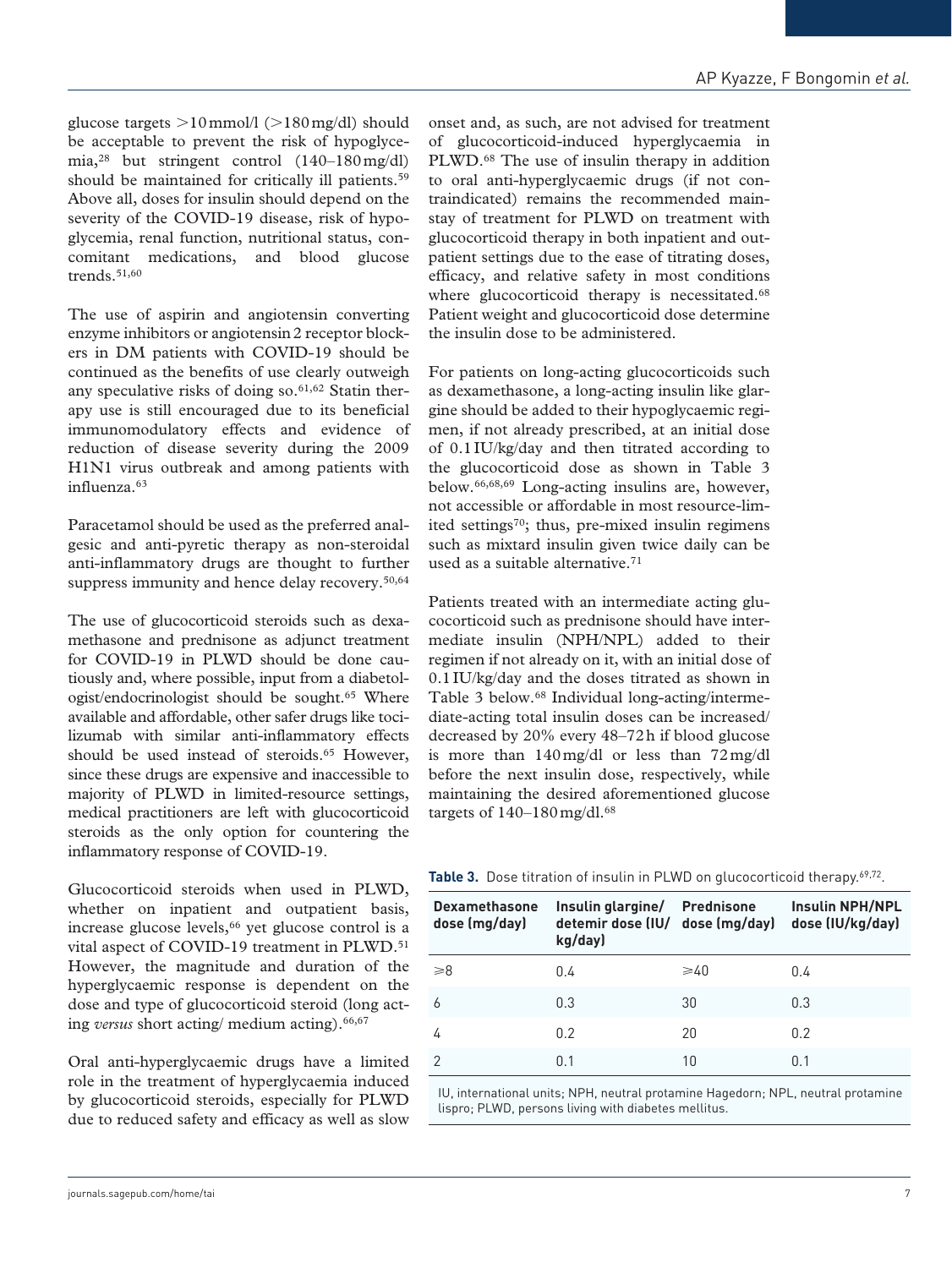**Table 4.** Sick day rules for PLWD diagnosed with COVID-19.

Continue oral anti-hyperglycemic drugs if mild–moderate disease but stop in severe and critical COVID-19 disease

Continue insulin therapy for patients already on it irrespective of disease severity

Use insulin for all patients with severe to critical COVID-19 disease

Continue statins, aspirin and ACEIs/ARBs

Use paracetamol as anti-pyretic and stop NSAIDs

Use insulin in addition to oral anti-hyperglycemic drugs (if not contraindicated) for countering glucocorticoid induced hyperglycemia.

ACEI, angiotensin converting enzyme inhibitors; ARB, angiotensin 2 receptor blockers; COVID-19, coronavirus-2019; NSAIDS, nonsteroidal anti-inflammatory drugs; PLWD, persons living with diabetes mellitus.

Patients in outpatient departments must be taught these insulin adjustments to ensure glucose control and avoid hypoglycemia at home. Table 4 summarizes the sick day rules for PLWD with COVID-19 disease.

### **Conclusions**

In conclusion, there is a strong association between DM and COVID-19, with DM increasing risk of severe COVID-19 and death. There are no published special or evidence-based preventative measures for COVID-19 infection amongst PLWD; however, WHO recommendations should work effectively as well in this population. Regular standard of care for PLWD should continue while minimizing person-to-person contact. Oral antihyperglycemic agents should be avoided in all severe cases of COVID-19. There is need for more research on chemoprophylactic drugs for COVID-19 in PLWD. Also, PLWD should be prioritized as COVID-19 vaccines are being rolled out.

### **Authors contributions**

Conceptualization: Andrew Peter Kyazze, Irene Andia-Biraro, Felix Bongomin, Sandra Ninsiima.

Retrieval of articles for review: Felix Bongomin, Joseph Baluku Baruch, Andrew Peter Kyazze.

Original draft: Andrew Peter Kyazze, Felix Bongomin, Joseph Baluku Baruch.

Critical revision of original draft and approval of final manuscript: Irene Andia-Biraro, Davis Kibirige, Phillip Ssekamatte, Sandra Ninsiima, Winnie Nabakka, Rebecca Kukunda, Gloria Nattabi, Henry Odanga.

### **Conflict of interest statement**

The authors declare that there is no conflict of interest.

### **Funding**

The authors received no financial support for the research, authorship, and/or publication of this article.

### **Ethical approvals**

No ethical board approval was needed for this work because it did not involve any human or animal trials.

### **ORCID iD**

Felix Bongomin **b** [https://orcid.org/0000-](https://orcid.org/0000-0003-4515-8517) [0003-4515-8517](https://orcid.org/0000-0003-4515-8517)

#### **References**

- 1. Zhou F, Yu T, Du R*, et al*. Clinical course and risk factors for mortality of adult inpatients with COVID-19 in Wuhan, China: a retrospective cohort study. *Lancet* 2020; 395: 1054–1062.
- 2. Azar WS, Njeim R, Fares AH*, et al*. COVID-19 and diabetes mellitus: how one pandemic worsens the other. *Rev Endocr Metab Disord* 2020; 21: 451–463.
- 3. Velavan TP and Meyer CG. The COVID-19 epidemic. *Trop Med Int Health* 2020; 25: 278–280.
- 4. Reported Cases and Deaths by Country, Territory or Conveyance, [https://www.worldometers.info/](https://www.worldometers.info/coronavirus/?utm_campaign=homeAdvegas1) [coronavirus/?utm\\_campaign=homeAdvegas1?](https://www.worldometers.info/coronavirus/?utm_campaign=homeAdvegas1) (2021, accessed 9 March 2021).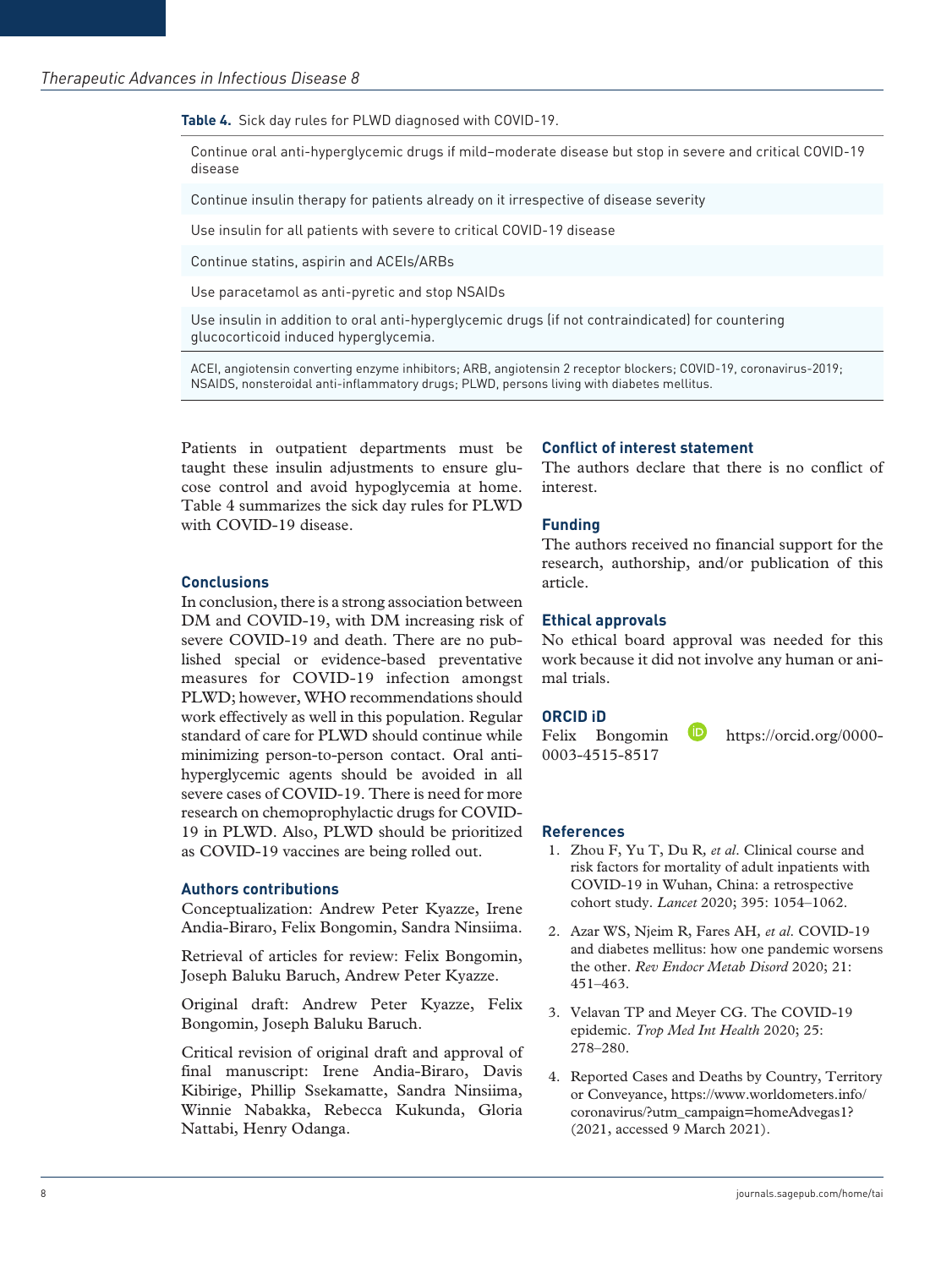- 5. Klompas M, Baker MA and Rhee CII. Airborne transmission of SARS-CoV-2: theoretical considerations and available evidence. *JAMA* 2020; 324: 441.
- 6. Tang S, Mao Y, Jones RM*, et al*. Aerosol transmission of SARS-CoV-2? Evidence, prevention and control. *Environ Int* 2020; 144: 106039.
- 7. Williamson EJ, Walker AJ, Bhaskaran K*, et al*. Factors associated with COVID-19-related death using OpenSAFELY. *Nature* 2020; 584: 430–436.
- 8. Fisman DN, Bogoch I, Lapointe-Shaw L*, et al*. Risk factors associated with mortality among residents with coronavirus disease 2019 (COVID-19) in long-term care facilities in Ontario, Canada. *JAMA Netw Open* 2020; 3: e2015957.
- 9. Wang B, Li R, Lu Z*, et al*. Does comorbidity increase the risk of patients with COVID-19: evidence from meta-analysis. *Aging* 2020; 12: 6049–6057.
- 10. Boulle A, Davies M-A, Hussey H*, et al*. Risk factors for COVID-19 death in a population cohort study from the Western Cape Province, South Africa. *Clin Infect Dis*. Epub ahead of print August 2020. DOI: 10.1093/cid/cia a1198.
- 11. World Health Organisation. Coronavirus disease (COVID-19) advice for the public, [https://](https://www.who.int/emergencies/diseases/novel-coronavirus-2019/advice-for-public) [www.who.int/emergencies/diseases/novel](https://www.who.int/emergencies/diseases/novel-coronavirus-2019/advice-for-public)[coronavirus-2019/advice-for-public](https://www.who.int/emergencies/diseases/novel-coronavirus-2019/advice-for-public) (2020, accessed 7 December 2020).
- 12. BBC News. Covid-19 pandemic: tracking the global coronavirus outbreak, [https://www.bbc.](https://www.bbc.com/news/world-51235105) [com/news/world-51235105](https://www.bbc.com/news/world-51235105) (2020, accessed 7 December 2020).
- 13. Mbow M, Lell B, Jochems SP*, et al*. COVID-19 in Africa: dampening the storm? *Science* 2020; 369: 624–626.
- 14. Nordling L. Africa's pandemic puzzle: why so few cases and deaths? *Science* 2020; 369: 756–757.
- 15. International Diabetes Federation. *IDF diabetes atlas 9th edition*. Brussels, Belgium: International Diabetes Federation, 2019. https://www. diabetesatlas.org/en/(2020, accessed 7 December 2020).
- 16. Mercer T, Chang AC, Fischer L*, et al*. Mitigating the burden of diabetes in sub-Saharan Africa through an integrated diagonal health systems approach. *Diabetes Metab Syndr Obes* 2019; 12: 2261–2272.
- 17. Assah F and Mbanya JC. Diabetes in Sub-Saharan Africa. In: *Diabetes mellitus in developing countries and underserved communities*. Cham: Springer, 2017, pp.33–48.
- 18. World Health Organisation. Nearly 1 in 5 COVID-19 deaths in the African region linked to diabetes, [https://www.afro.who.int/news/nearly-1-](https://www.afro.who.int/news/nearly-1-5-covid-19-deaths-african-region-linked-diabetes) [5-covid-19-deaths-african-region-linked-diabetes](https://www.afro.who.int/news/nearly-1-5-covid-19-deaths-african-region-linked-diabetes)  (2020, accessed 7 December 2020).
- 19. Beran D, McCabe A and Yudkin JS. Access to medicines versus access to treatment: the case of type 1 diabetes. *Bull World Health Organ* 2008; 86: 648–649.
- 20. Onyiriuka N, Ezomo O and Onyiriuka RC. Cost of treating Insulin-requiring diabetes in children and adolescents. *J Inst Med* 2012; 34: 2–8.
- 21. Shah BR and Hux JE. Quantifying the risk of infectious diseases for people with diabetes. *Diabetes Care* 2003; 26: 510–513.
- 22. Muller LM, Gorter KJ, Hak E*, et al*. Increased risk of common infections in patient with type 1 and type 2 diabetes mellitus. *Clin Infect Dis* 2005; 41: 281–288.
- 23. Hodgson K, Morris J, Bridson T*, et al*. Immunological mechanisms contributing to the double burden of diabetes and intracellular bacterial infections. *Immunology* 2015; 144: 171–185.
- 24. Badawi A and Ryoo SG. Prevalence of comorbidities in the Middle East respiratory syndrome coronavirus (MERS-CoV): a systematic review and meta-analysis. *Int J Infect Dis* 2016; 49: 129–133.
- 25. Allard R, Leclerc P, Tremblay C*, et al*. Diabetes and the severity of pandemic influenza A (H1N1) infection. *Diabetes Care* 2010; 33: 1491–1493.
- 26. Singh AK and Khunti K. Assessment of risk, severity, mortality, glycemic control and antidiabetic agents in patients with diabetes and COVID-19: a narrative review. *Diabetes Res Clin Pract* 2020; 165: 108266.
- 27. Mantovani A, Byrne CD, Zheng M-H*, et al*. Diabetes as a risk factor for greater COVID-19 severity and in-hospital death: a meta-analysis of observational studies. *Nutr Metab Cardiovasc Dis* 2020; 30: 1236–1248.
- 28. Katulanda P, Dissanayake HA, Ranathunga I*, et al*. Prevention and management of COVID-19 among patients with diabetes: an appraisal of the literature. *Diabetologia* 2020: 63: 1440–1452.
- 29. Onder G, Rezza G and Brusaferro S. Casefatality rate and characteristics of patients dying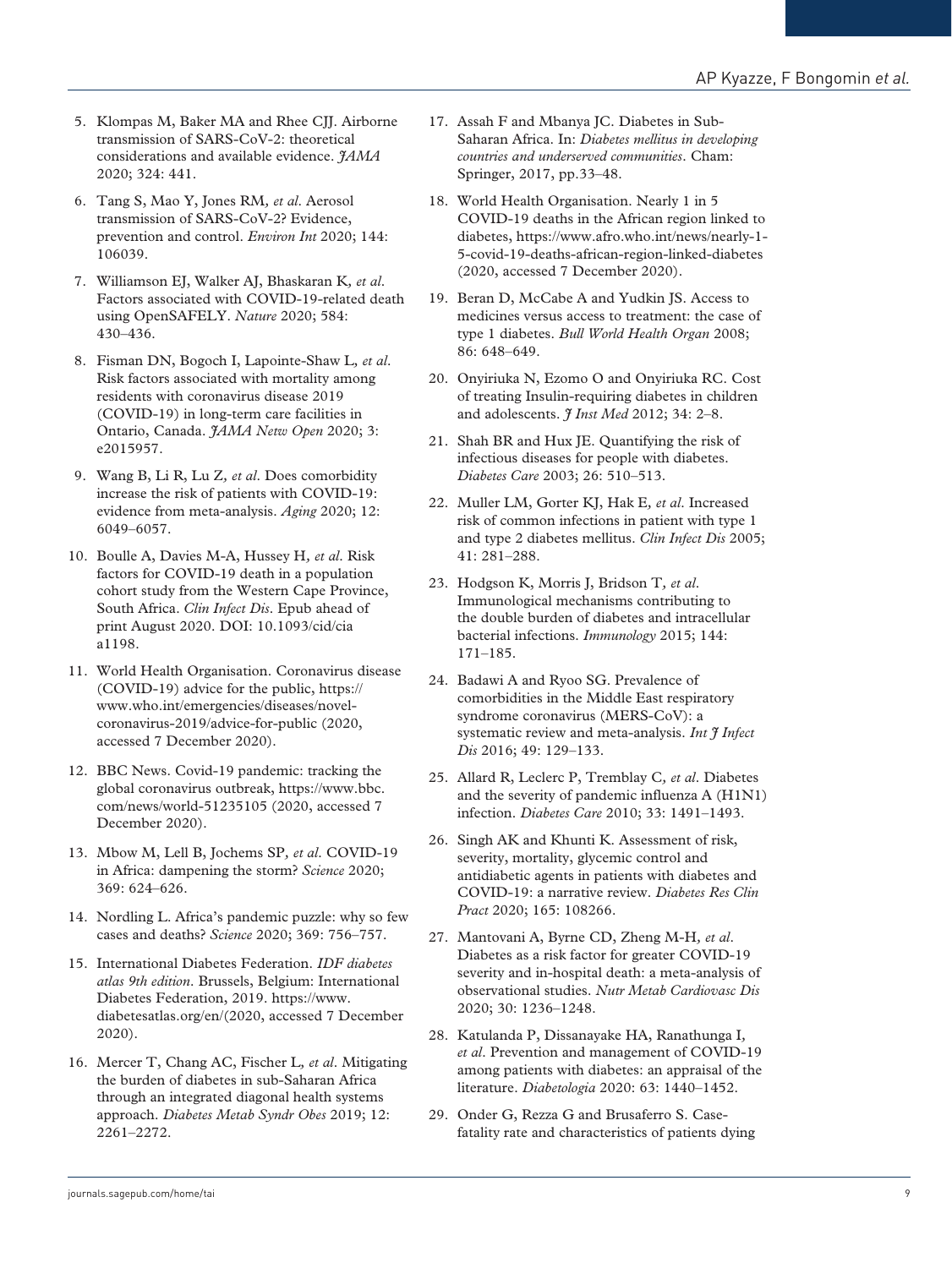in relation to COVID-19 in Italy. *HAMA* 2020; 323: 1775–1776.

- 30. Guan W, Liang W, Zhao Y*, et al*. Comorbidity and its impact on 1590 patients with COVID-19 in China: a nationwide analysis. *Eur Respir J* 2020; 55(5): 2000547.
- 31. Barron E, Bakhai C, Kar P*, et al*. Associations of type 1 and type 2 diabetes with COVID-19 related mortality in England: a whole-population study. *Lancet Diabetes Endocrinol* 2020; 8: 813–822.
- 32. 80% of COVID-19 deaths had diabetes, [https://](https://www.independent.co.ug/80-of-covid-19-deaths-had-diabetes-moh/) [www.independent.co.ug/80-of-covid-19-deaths](https://www.independent.co.ug/80-of-covid-19-deaths-had-diabetes-moh/)[had-diabetes-moh/](https://www.independent.co.ug/80-of-covid-19-deaths-had-diabetes-moh/) (2020, accessed 7 December 2020).
- 33. Muniyappa R and Gubbi S. COVID-19 pandemic, coronaviruses, and diabetes mellitus. *Am J Physiol Endocrinol Metab* 2020; 318: E736–E741.
- 34. Shima T, Fukushima K, Setoyama H*, et al*. Differential effects of two probiotic strains with different bacteriological properties on intestinal gene expression, with special reference to indigenous bacteria. *FEMS Immunol Med Microbiol* 2008; 52: 69–77.
- 35. Fadini G, Morieri M, Longato E*, et al*. Prevalence and impact of diabetes among people infected with SARS-CoV-2. *J Endocrinol Invest* 2020; 43: 867–869.
- 36. Hartmann-Boyce J, Morris E, Goyder C*, et al*. Diabetes and COVID-19: risks, management, and learnings from other national disasters. *Diabetes Care* 2020; 43: 1695–1703.
- 37. Teachout M and Zipfel C. *The economic impact of COVID-19 lockdowns in Sub-Saharan Africa*. International Growth Centre, London, United Kingdom, 2020. https://www.theigc.org/ wp-content/uploads/2020/05/Teachout-and-Zipfel-2020-policy-brief-.pdf
- 38. Moucheraud C, Lenz C, Latkovic M*, et al*. The costs of diabetes treatment in low-and middleincome countries: a systematic review. *BMJ Glob Health* 2019; 4: 3–7.
- 39. Worby CJ and Chang H-H. Face mask use in the general population and optimal resource allocation during the COVID-19 pandemic. *Nat Commun* 2020; 11: 4049.
- 40. Brauer M, Zhao JT, Bennitt FB*, et al*. Global access to handwashing: implications for COVID-19 control in low-income countries. *Environ Health Perspect* 2020; 128: 057005.
- 41. Sciberras J, Camilleri LM and Cuschieri S. The burden of type 2 diabetes pre-and during the COVID-19 pandemic–a review. *J Diabetes Metab Disord* 2020; 19: 1–9.
- 42. Impact of COVID-19 on the diabetes community in the United States, [https://d-qa.com/impact-of](https://d-qa.com/impact-of-covid-19-on-the-usa-diabetes-community/?utm_source=Closer+Look+Subscribers+2018&utm_campaign=4285f7ac19-2020-04-19_WIR_4%2F13-4%2F1704_18_2020&utm_medium=email&utm_term=0_c55d924bf1-4285f7ac19-409220105)[covid-19-on-the-usa-diabetes-community/?utm\\_](https://d-qa.com/impact-of-covid-19-on-the-usa-diabetes-community/?utm_source=Closer+Look+Subscribers+2018&utm_campaign=4285f7ac19-2020-04-19_WIR_4%2F13-4%2F1704_18_2020&utm_medium=email&utm_term=0_c55d924bf1-4285f7ac19-409220105) [source=Closer+Look+Subscribers+2018&am](https://d-qa.com/impact-of-covid-19-on-the-usa-diabetes-community/?utm_source=Closer+Look+Subscribers+2018&utm_campaign=4285f7ac19-2020-04-19_WIR_4%2F13-4%2F1704_18_2020&utm_medium=email&utm_term=0_c55d924bf1-4285f7ac19-409220105) [p;utm\\_campaign=4285f7ac19-2020-04-19\\_](https://d-qa.com/impact-of-covid-19-on-the-usa-diabetes-community/?utm_source=Closer+Look+Subscribers+2018&utm_campaign=4285f7ac19-2020-04-19_WIR_4%2F13-4%2F1704_18_2020&utm_medium=email&utm_term=0_c55d924bf1-4285f7ac19-409220105) [WIR\\_4%2F13-4%2F1704\\_18\\_2020&utm\\_](https://d-qa.com/impact-of-covid-19-on-the-usa-diabetes-community/?utm_source=Closer+Look+Subscribers+2018&utm_campaign=4285f7ac19-2020-04-19_WIR_4%2F13-4%2F1704_18_2020&utm_medium=email&utm_term=0_c55d924bf1-4285f7ac19-409220105) [medium=email&utm\\_term=0\\_c55d924bf1-](https://d-qa.com/impact-of-covid-19-on-the-usa-diabetes-community/?utm_source=Closer+Look+Subscribers+2018&utm_campaign=4285f7ac19-2020-04-19_WIR_4%2F13-4%2F1704_18_2020&utm_medium=email&utm_term=0_c55d924bf1-4285f7ac19-409220105) [4285f7ac19-409220105](https://d-qa.com/impact-of-covid-19-on-the-usa-diabetes-community/?utm_source=Closer+Look+Subscribers+2018&utm_campaign=4285f7ac19-2020-04-19_WIR_4%2F13-4%2F1704_18_2020&utm_medium=email&utm_term=0_c55d924bf1-4285f7ac19-409220105) (2020, accessed 3 December 2020).
- 43. Füzéki E, Groneberg DA and Banzer W. Physical activity during COVID-19 induced lockdown: recommendations. *J Occup Med Toxicol* 2020; 15: 25.
- 44. Grenard JL, Munjas BA, Adams JL*, et al*. Depression and medication adherence in the treatment of chronic diseases in the United States: a meta-analysis. *J Gen Intern Med* 2011; 26: 1175–1182.
- 45. Qiu J, Shen B, Zhao M*, et al*. A nationwide survey of psychological distress among Chinese people in the COVID-19 epidemic: implications and policy recommendations. *Gen Psychiatr* 2020; 33: e100213.
- 46. World Health Organization. *Mental health and psychosocial considerations during the COVID-19 outbreak*, 18 March 2020. 2020. World Health Organization; Geneva, Switzerland. https://www. who.int/docs/default-source/coronaviruse/mentalhealth-considerations.pdf (2020, accessed 7 December 2020).
- 47. Coronavirus Safety at work, [https://www.](https://www.diabetes.org.uk/get_involved/campaigning/coronavirus/safety-at-work) [diabetes.org.uk/get\\_involved/campaigning/](https://www.diabetes.org.uk/get_involved/campaigning/coronavirus/safety-at-work) [coronavirus/safety-at-work](https://www.diabetes.org.uk/get_involved/campaigning/coronavirus/safety-at-work) (2020, accessed 24 December 2020).
- 48. Cobos Muñoz D, Monzón Llamas L and Bosch-Capblanch X. Exposing concerns about vaccination in low-and middle-income countries: a systematic review. *Int J Public Health* 2015; 60: 767–780.
- 49. Zhu L, She Z-G, Cheng X*, et al*. Association of blood glucose control and outcomes in patients with COVID-19 and pre-existing type 2 diabetes. *Cell Metab* 2020; 31: 1068–1077.e3.
- 50. Gupta R, Ghosh A, Singh AK*, et al*. Clinical considerations for patients with diabetes in times of COVID-19 epidemic. *Diabetes Metab Syndr* 2020; 14: 211–212.
- 51. Apicella M, Campopiano MC, Mantuano M*, et al*. COVID-19 in people with diabetes: